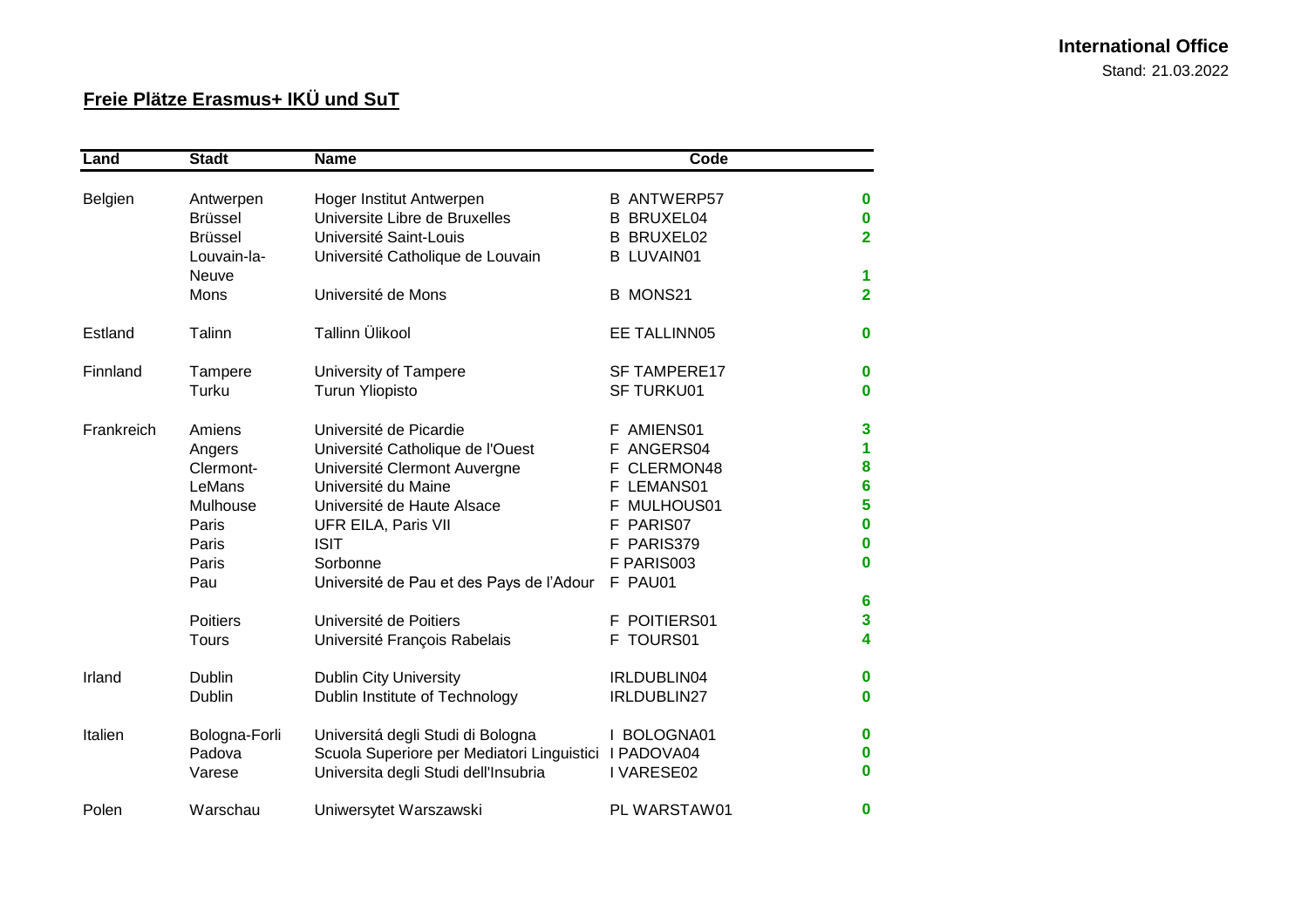Stand: 21.03.2022

| Spanien | Alicante         | Universidad de Alicante                       | E ALICANT01  | 0                       |
|---------|------------------|-----------------------------------------------|--------------|-------------------------|
|         | <b>Barcelona</b> | Universidad de Barcelona                      | E BARCELO02  | 3                       |
|         | Castellón        | Universitat Jaume I de Castellón              | E CASTELL01  | 10                      |
|         | Córdoba          | Universidad de Córdoba                        | E CORDOBA01  | 8                       |
|         | Granada          | Universidad de Granada                        | E GRANADA01  | $\bf{0}$                |
|         | Las Palmas       | Universidad de Las Palmas de Gran E LAS-PAL01 |              |                         |
|         |                  | Canaria                                       |              | 6                       |
|         | Madrid           | Universidad Autónoma de Madrid                | E MADRID04   | 3                       |
|         | Madrid           | Universidad Pontificia Comillas               | E MADRID02   | $\bf{0}$                |
|         | Madrid           | Universidad Complutense de Madrid             | E MADRID03   | 3                       |
|         | Madrid           | Universidad "Alfonso X I Sabio"               | E MADRID17   | $\overline{\mathbf{2}}$ |
|         | Madrid           | Universidad Rey Juan Carlos                   | E MADRID26   | 2                       |
|         | Malaga           | Universidad de Malaga                         | E MALAGA01   | 0                       |
|         | Murcia           | Universidad de Murcia                         | E MURCIA01   | 6                       |
|         | Salamanca        | Universidad de Salamanca                      | E SALAMAN02  | 0                       |
|         | Sevilla          | Universidad Pablo de Olavide                  | E SEVILLA03  | 3                       |
|         | Valladolid       | Universidad de Valladolid / Soria             | E VALLADO01  | 5                       |
|         | Valencia         | Universidad de Valencia                       | E VALENCI01  | $\overline{2}$          |
|         | Vigo             | Universidad de Vigo                           | E VIGO01     | 10                      |
| Türkei  | Marmara          | Marmara Universitesi                          | TR ISTANBU05 | 2                       |
|         | Istanbul         | <b>Okan University</b>                        | TR ISTANBU22 | 1                       |
|         | Izmir            | Ege Üniversitesi Izmir                        | TR IZMIR02   | 0                       |
|         | Mersin           | Mersin Universität                            | TR MERSIN01  | 3                       |

**110**

| Argentinien | <b>Buenos Aires</b> | Instituto "Ramón Fernández"                         | ARBUENOS AIRES01 |   |
|-------------|---------------------|-----------------------------------------------------|------------------|---|
| Indien      | Pune                | Symbiosis International University                  | IN PUNE04        |   |
| Kolumbien   | Bogotá              | Universidad Nacional de Columbia                    | BOGOTA01         | 1 |
| Mexiko      | Гоluca              | Universidad Autónoma del Estado de Méxi MX TOLUCA01 |                  |   |